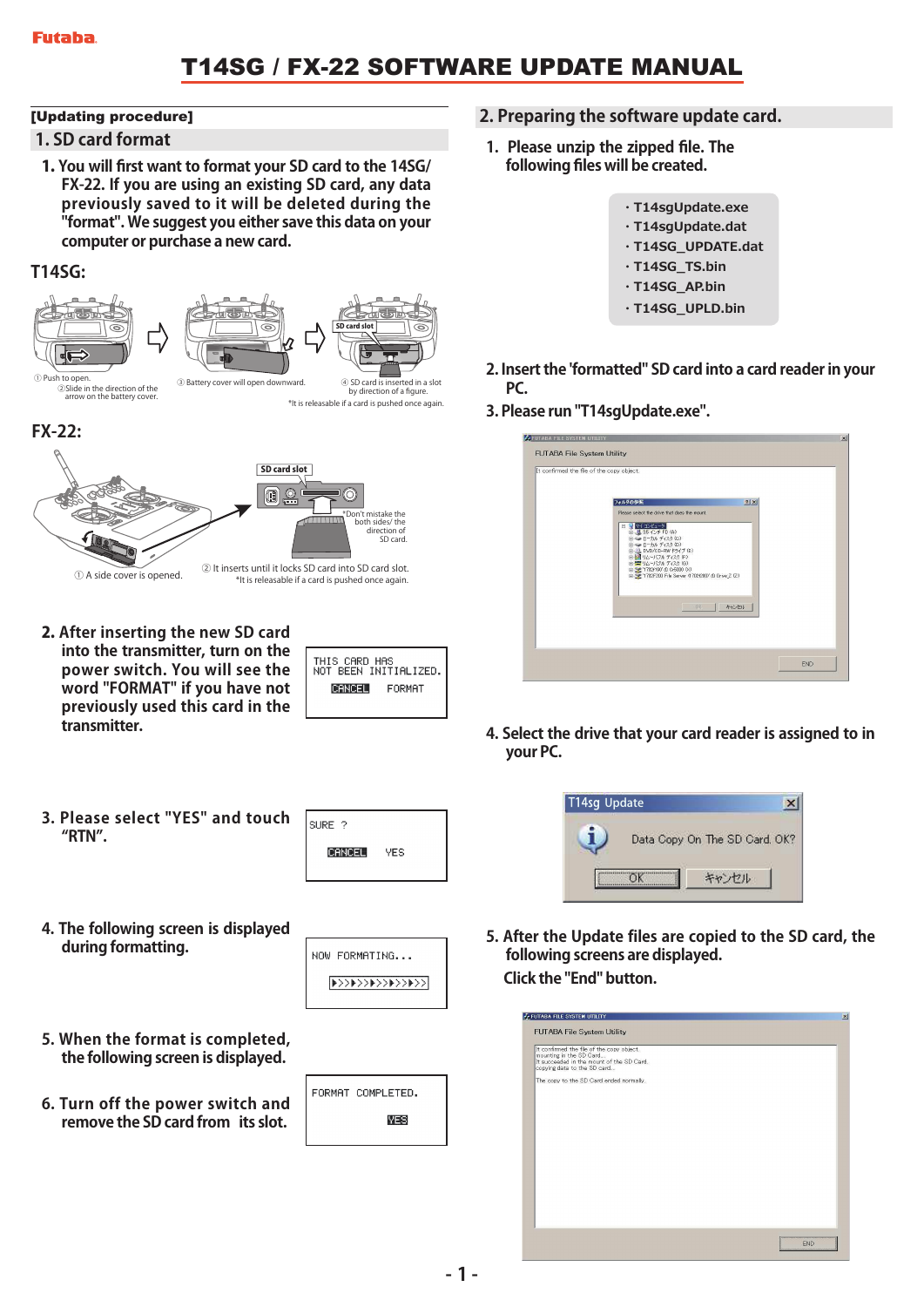- **3. Update software of T14SG/FX-22** 
	- **1. Please insert the SD card which includes the update file.**
- **2. Push the HOME/EXIT button.**
- **3. While still holding the HOME/EXIT button, power on the transmitter.**





**4. After a few seconds, the following screen is displayed.** 

| PROGRAM UPDATE        |  |
|-----------------------|--|
| START: PUSH MON. 3SEC |  |
|                       |  |
|                       |  |

**5. Push the U.MENU/MON. button for three seconds. The software update will begin.** 

| <b>PROGRAM UPDATE</b> |  |  |
|-----------------------|--|--|
| UP LOADING            |  |  |
|                       |  |  |
|                       |  |  |

**6. When the update is complete, the following screen is displayed. Turn off the power switch.** 

| <b>PROGRAM UPDATE</b> |  |
|-----------------------|--|
| <b>COMPLETED</b>      |  |
|                       |  |
|                       |  |

**7. Remove the SD card.** 

| VSTEM                                                 |                                                                    |
|-------------------------------------------------------|--------------------------------------------------------------------|
| TRAINER<br>NISPI AV<br><b>ISER NAME</b><br><b>SET</b> | START.<br>SE<br>AUTO -<br>LOCK<br><b>INFO</b><br><b>SBUS SERVO</b> |

**8. Please check the software version at INFO in SYSTEM menu.** 

| <b>INFO</b>    |           |
|----------------|-----------|
| RODUCT         | 012050002 |
| E ID           | 122920001 |
| .ANGUAGE       | ENGLISH   |
| <b>/ERSION</b> |           |
| <b>IREA</b>    | JAPAN     |
| ARD SIZE:      | 8/3766    |
|                |           |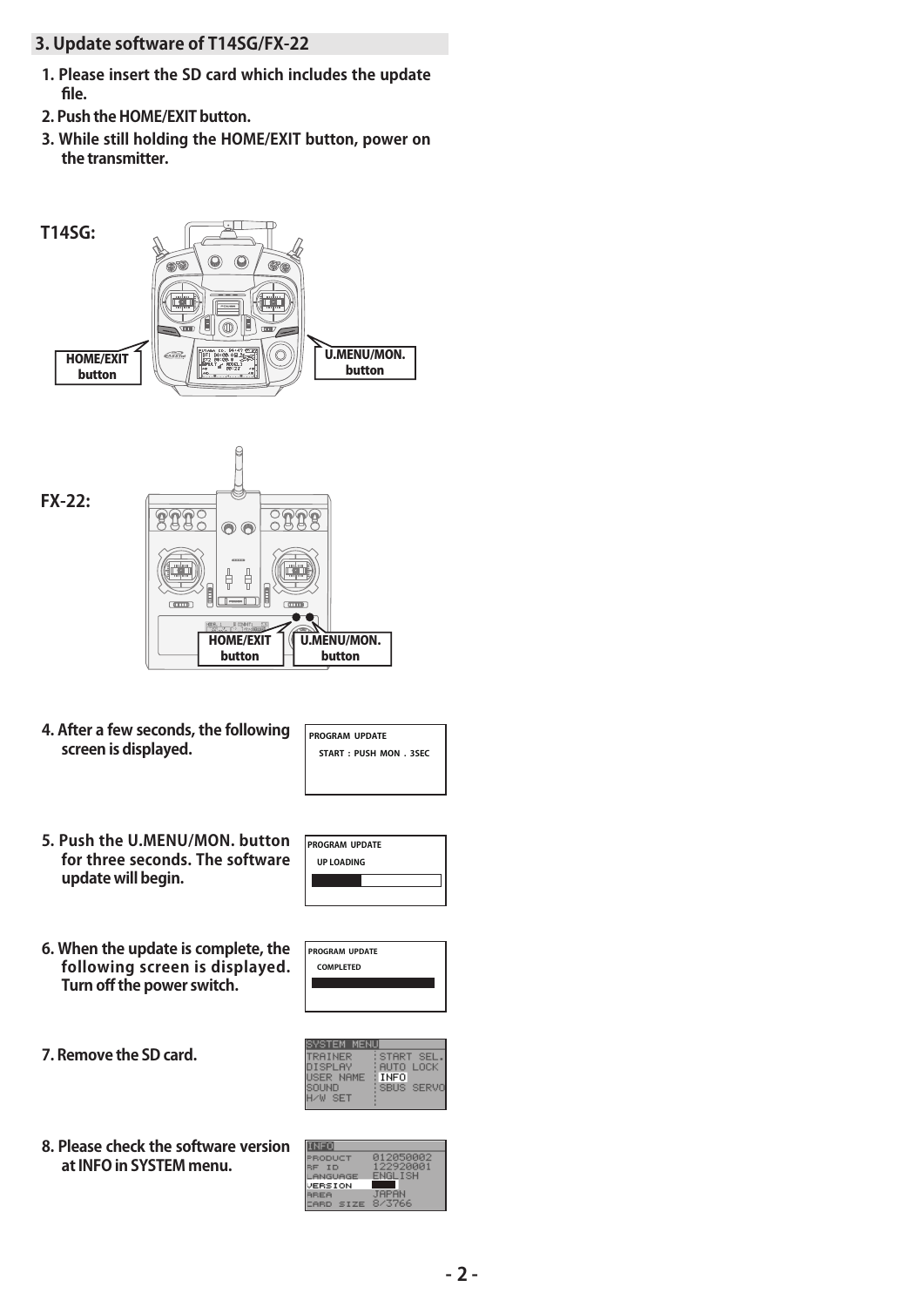# T14SG/FX-22 Installing Speech Data Ver.2

**Before installing the speech data, you will need to update your T14SG/FX-22 software to Version 2.0 or later. If the software version of T14SG /FX-22 is before Ver.2.0, the speech data can not be installed.**

**Ver.4.x software of T14SG/FX-22 is not able to play the Ver.1 sound data. After updating to Ver.4.x , please install the Ver.2 sound data to T14SG/FX-22.**

**There are three language versions, English, German, and Japanese, in speech data. It is possible to install only one language. If you install a second language, it will override the first one that you installed.** 

#### [Installing procedure]

- **1. Making of card for installing speech data**
- **1. Please unzip the zipped file. The following files will be created.**

**English Version**

- **・T14sgInstallSoundEng.exe**
- **・T14sgUpdate.dat**
- **・T14SG\_INSTALL\_SOUND.dat**
- **・T14sgSpeechEng1.bin**
- **・T14sgSpeechEng2.bin**
- **・T14sgSpeechEng3.bin**
- **German Version**
- **・T14sgInstallSoundEng.exe**
- **・T14sgUpdate.dat**
- **・T14SG\_INSTALL\_SOUND.dat**
- **・T14sgSpeechGer1.bin**
- **・T14sgSpeechGer2.bin**
- **・T14sgSpeechGer3.bin**
- **Japanese Version**
- **・T14sgInstallSoundEng.exe**
- **・T14sgUpdate.dat**
- **・T14SG\_INSTALL\_SOUND.dat**
- **・T14sgSpeechJpn1.bin**
- **・T14sgSpeechJpn2.bin**
- **・T14sgSpeechJpn3.bin**
- **2. Install the already formatted SD card into your PC's card reader.**
- **3. Please run "T14sgInstallSound\*\*\*.exe".**

| It confirmed the file of the copy object |                                                                                                                                                                                                                                |       |  |
|------------------------------------------|--------------------------------------------------------------------------------------------------------------------------------------------------------------------------------------------------------------------------------|-------|--|
|                                          | フォルダの参照                                                                                                                                                                                                                        | 7 X   |  |
|                                          | Please select the drive that does the mount-                                                                                                                                                                                   |       |  |
|                                          | マイコンピュータ<br>Θ<br>■ 35 インチ FD (A)<br>H = D-カル ディスク ©2<br>H = ローカル ディスク(D)<br>A DVD/CD-RW F54 7 (E)<br>トリムーバブル ディスク (F)<br>※■リムーバブルディスク(3)<br>B SC 17021190' @ Cr5000 00<br>(e) Se 1702F200 File Server (1702f2007 @ Drive Z (2) |       |  |
|                                          | OU                                                                                                                                                                                                                             | キャンセル |  |
|                                          |                                                                                                                                                                                                                                |       |  |
|                                          |                                                                                                                                                                                                                                |       |  |

4. **Select the drive that your card reader is assigned to in your PC. Click "OK".** 



5. **After the Update files are copied to the SD card, the following screens are displayed. Click the "End" button.** 

| It confirmed the file of the copy object.                                                           |  |
|-----------------------------------------------------------------------------------------------------|--|
| mounting in the SD Card<br>It succeeded in the mount of the SD Card.<br>copying data to the SD card |  |
| The copy to the SD Card ended normally.                                                             |  |
|                                                                                                     |  |
|                                                                                                     |  |
|                                                                                                     |  |
|                                                                                                     |  |
|                                                                                                     |  |
|                                                                                                     |  |
|                                                                                                     |  |
|                                                                                                     |  |
|                                                                                                     |  |
|                                                                                                     |  |

- **2. Install speech data of T14SG/FX-22**
- 1. **Please insert the SD card which includes the installing speech data.**
- 2. **Push the** HOME/EXIT **button.**
- 3. **Still holding the** HOME/EXIT **button, power on the transmitter. INSTALLSOUND**
- 4. After a few seconds, the **following screen is displayed.**

**START : PUSH MON . 3SEC**

**INSTALLSOUND INSTALLING**

**INSTALLSOUND INSTALLING**

**INSTALLSOUND** 

- 5. **Press the** U.MENU/MON. **button for three seconds. The speech data begins to install.**
- 6 . **A f t e r a b o u t 16 s e c o n d s , uploading reaches the right of the progress bar, and then begins again after a pause.**
- 7. **The uploading may appear to progress slowly.**
- 8. **The progress bar will again upload. This can take a few minutes.(About. 2 min.)**

| <b>I</b> INSTALLSOUND |  |
|-----------------------|--|
| <b>COMPLETED</b>      |  |
|                       |  |

**And, "COMPLETED" is displayed. Please turn off the power.**

(Don't turn off the power before COMPLETED is displayed.)

- 9. **Please detach SD card.**
- 10. **Please check the language at** TELEM.SET. **menu in LINKAGE menu.**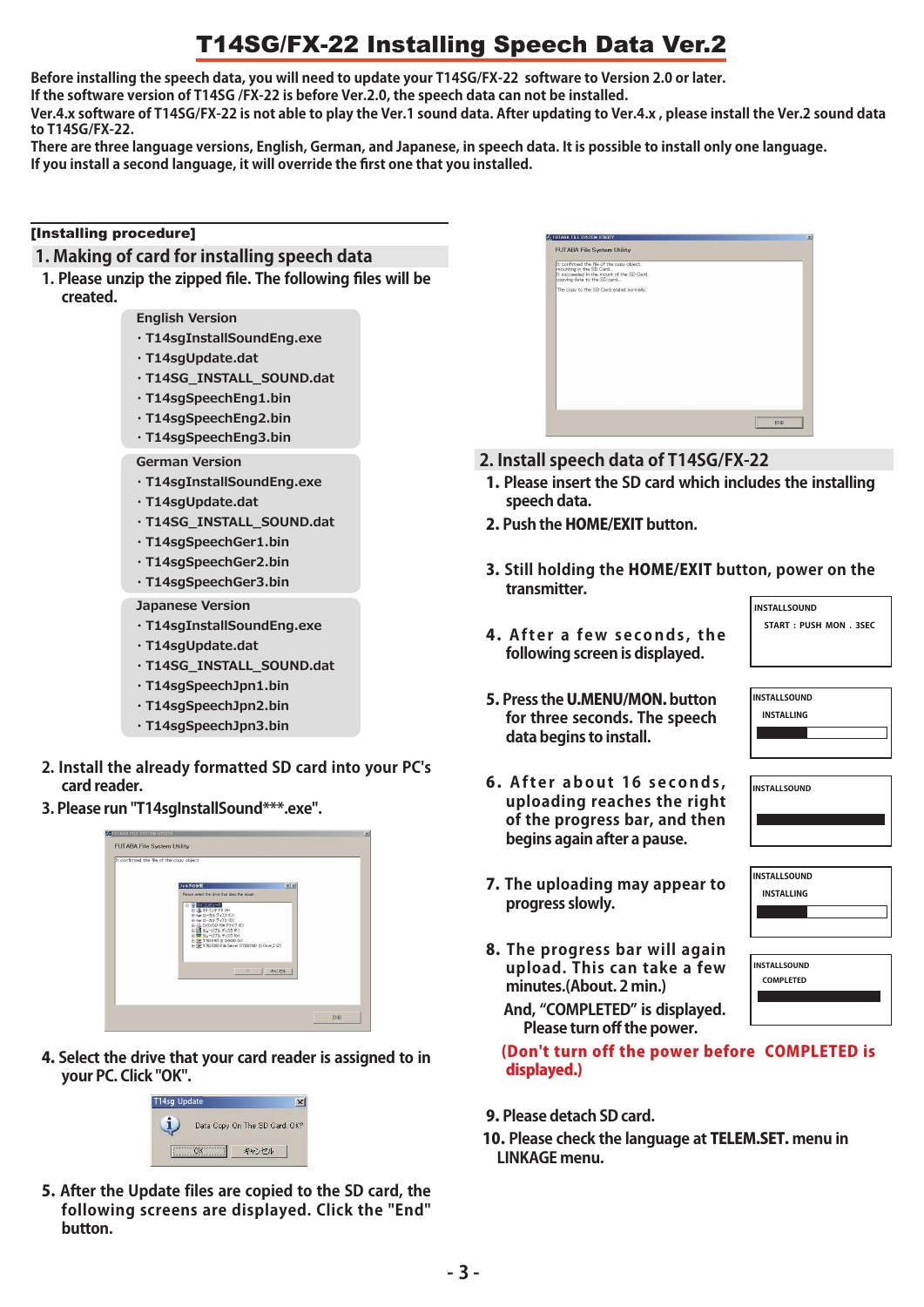

## 1M23N27924 **T14SG/FX-22 Software Update Changes** (Version 6.x)

This software update modifies features found on the 14SG/FX-22. If you have questions about these updated directions, please consult your instruction manual or futaba-rc.com for further details. Refer to the original manual where applicable but replace the steps indicated below with these instructions.

#### **1.【All Model Types】 LANGUAGE Change**

T14SG/FX-22 had 9 languages before.

That was concentrated in 3 languages. (Refer to a Language table)



\*Telemetry speech is in English or Japanese.

\*Telemetry speech is answering to after Ver 2.

\*The telemetry speech and the version of installed speech data can be confirmed on the "TELEM.SET." screen.

\*After a up dated, there is a possibility that a language changes. Readjust a language in that case.

#### **Language table** Choose from these files.

|           | Version No. | Selectable language |          |         |
|-----------|-------------|---------------------|----------|---------|
| Ver. 6.0  | (no surfix) | English             | Japanese | German  |
| Ver.6.0A  |             | English             | Dutch    | French  |
| Ver.6.0B  |             | English             | Spanish  | Czech   |
| Ver. 6.0C |             | English             | Russian  | Italian |

#### **2.【Glider: Normal Wing Normal Tail 】 Trim Mix** The "RUD" is added to trim mix function.

| MODEL TYPE                                    |                               |     | <b>WING TYPE:</b>                                              |   |                             |    |
|-----------------------------------------------|-------------------------------|-----|----------------------------------------------------------------|---|-----------------------------|----|
| TYPE<br>WING                                  | GLIDER<br>NORMAL<br>2AIL+2FLP |     | 2AIL, 2AIL+1FLP,<br>2AIL+2FLP, 2AIL+4FLP,<br>$4$ All $+2$ FI P |   |                             |    |
| TAIL                                          | NORMAL                        |     | <b>TAIL TYPE:</b><br><b>NORM</b>                               |   |                             |    |
| TRIM MIX                                      | NORMAL                        |     | TRIM MIXI                                                      |   | NORMAL                      |    |
| AIL<br>+й                                     | AIL2<br>+й                    | INH | lect INH                                                       |   | <b>SPEED</b><br>AIL         | ø  |
| <b>FLAP</b>                                   | FLP2                          |     | COND.DELAY                                                     | ø | <b>FLAP</b>                 | ø  |
| 40                                            | +Й                            |     | CUT-SW                                                         |   | 모나타                         | ø  |
| +Ø<br><b>ELE</b>                              | ∎+0 sup ∎                     |     | AUTO-SW                                                        |   | <b>IRUD</b>                 | ø. |
|                                               |                               |     |                                                                |   |                             |    |
| Setting range $\therefore$ -250% $\sim$ +250% |                               |     | "RUD" is added                                                 |   | Setting range : $0 \sim 27$ |    |

#### **3. 【S-FHSS】 Fail-safe function**

When fail-safe setting makes the battery fail-safe "ON" at "HOLD" in S-FHSS, fail-safe setting will be "F/S".

But even if the battery fail-safe are changed to "OFF", fail-safe setting doesn't change with a condition of "F/S".

\*It was corrected that before was "HOLD" display (Actual condition is F/S).



<sup>\*</sup>F/S setting is HOLD, and the combination by which B/F/S setting is on is not.

#### **4. 【All Model Types】 SBS-01RB function**

Compatible with the brushless motor sennsor SBS-01RB. The name was changed to SBS-01R<sup>\*</sup> from SBS-01RMO.



#### **5. 【All Model Types】 SBS-01S function**

Compatible with the SBS-01S. The SBS-01S can monitor and display the in-flight current, operating angle, and internal temperature of up to two S.BUS2 servos. This sensor uses 6 slots. Please read the SBS-01S sensor instruction manual for more information.

| Start Slot 1, 2, 8, 9, 10, 16, 17, 18, 24, 25, 26                                                                                         |                                                                                                                  |
|-------------------------------------------------------------------------------------------------------------------------------------------|------------------------------------------------------------------------------------------------------------------|
| SENSORI<br>16 INHIBIT<br>ID 00000<br>INHIBIT<br>¦SBS—01A<br>SBS-01T<br>: <u>SBS-01G</u><br>$$SBS-01S$<br>SBS-01V<br>:TEMP125<br>ISBS-01R∗ | The SBS-01S is selectable.                                                                                       |
| CURR. #1<br>1/2<br><min max=""><br/>INH<br/><b>MALERT</b><br/><math>-10.0</math>Al<br/><b>MTHRESHOLD</b><br/>OFF<br/>tVibes.</min>        | CURR. #1<br>272<br>INH<br><b><i>VALERT</i></b><br>0.0AK<br><b>FTHRESHOLD</b><br>0FF<br>kv∶ьes –<br>INH<br>SPEECH |
| $\sqrt{\text{Setting range}} \downarrow \text{THRESHOLD} \sim 10.0 \text{A}$                                                              | [Setting range] 0.0A ~ ↑ THRESHOLD                                                                               |
| TEMP.#1<br>1/2<br><min max=""></min>                                                                                                      | TEMP. #1<br>2/2<br>INH<br>⊬ALERT<br>(−10°С<br><b>FTHRESHOLD</b>                                                  |
| INH<br><b>MALERT</b><br>$\pm 115^{\circ}$ C<br><b>MTHRESHOLD</b><br><b>OFF</b><br>tVibes –                                                | 0FF<br>∔Vibes —<br>INH<br>SPEECH                                                                                 |
| [Setting range] ↓ THRESHOLD $\sim$ +115°C                                                                                                 | [Setting range] -10℃ $\sim$ ↑ THRESHOLD                                                                          |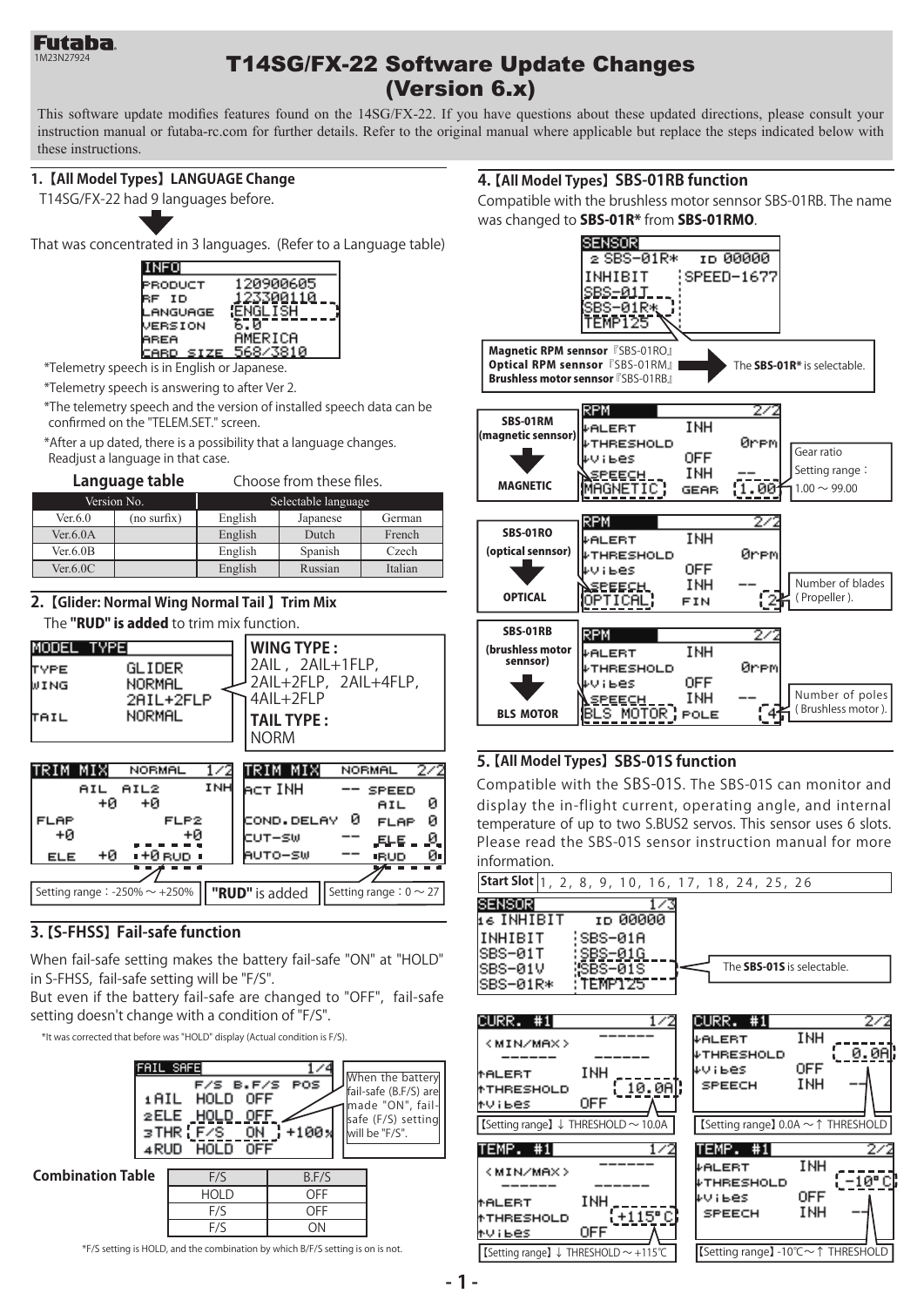

#### **6. 【All Model Types】 Robbe Air speed sensor function**

Compatible with the Robbe True Airspeed Sensor 450. The air speed and altitude can be displayed. Please read the PowerBox sensor instruction manual for more information.



#### **7. 【All Model Types】 Castle ESC sensor function**

Compatible with the Castle ESC sensor. The voltage, current, motor duty, RPM, BEC voltage, BEC current and ESC temperature can be displayed. This sensor uses 8 slots. Please read the PowerBox sensor instruction manual for more information.

| GPS-1675<br>ROXXY ESC<br>VARIO-1712:SPEED-1677<br>VARIO-1672¦KONIRONIK<br>The CASTLE-TLO is selectable.<br>CURR-1678<br><u>icastle-tl</u> @<br>VOLTAGE<br>VOLTAGE<br>INH<br><b>↓ALERT</b><br><min max=""><br/>20.00<br/>₽THRESHOLD<br/>OFF<br/>≉ViBes<br/>INH<br/>tALERT<br/>INH<br/>SPEECH<br/>50.0V∬<br/><b>tTHRESHOLD</b><br/>OFF<br/>tvibes –<br/>[Setting range] 0.0V ~ ↑ THRESHOLD<br/>[Setting range] <math>\downarrow</math> THRESHOLD <math>\sim</math> 3,276.7\<br/>CURRENT<br/>CURRENT<br/>INH<br/>↓ALERT<br/><min max=""><br/>0.0A<br/><b><i>FHRESHOLD</i></b><br/><b>OFF</b><br/>₽ViBes<br/>INH<br/>tALERT<br/>INH<br/><b>SPEECH</b><br/>100.00<br/><b><i><u>ATHRESHOLD</u></i></b><br/><u>OFF</u><br/>tV i bes<br/>[Setting range] 0.0A ~ ↑ THRESHOLD<br/>[Setting range] <math>\downarrow</math> THRESHOLD <math>\sim</math> +3,276.7A<br/>PWR OUT<br/>PWR OUT<br/>INH<br/><b><i>FALERT</i></b><br/>(MIN/MAX)<br/>0.00%<br/>↓THRESHOLD<br/>OFF<br/>#Vibes<br/>INH<br/>tALERT<br/>INH<br/><b>SPEECH</b><br/>[100.002]<br/>tHRESHOLD*<br/><b>OFF</b><br/><u>tvibes —</u><br/>【Setting range】 0.00% ~ ↑ THRESHOLD<br/>[Setting range] <math>\downarrow</math> THRESHOLD <math>\sim</math> 100.00%<br/>RPM<br/>&lt; MAX &gt;<br/><b>IRIH</b><br/>tALERT<br/><u>(20,000rթով</u>,<br/><b><i><u>MTHRESHOLD</u></i></b><br/>NV i bes<br/>[Setting range] <math>\downarrow</math> THRESHOLD <math>\sim</math> 327,670rpm<br/>[Setting range] 0.0V ~ ↑ THRESHOLD<br/><b>RPM</b><br/>ÆМ<br/>INH<br/>INH<br/>+ALERT<br/>↓ALERT<br/><b>+THRESHOLD</b><br/>₽THRESHOLD<br/>Øremj<br/><u>grem</u>,<br/>0FF<br/>OFF<br/>rvibes.<br/>Motor Pole or Gear Ratio<br/>INH,<br/>1PA<br/>SPEECH<br/><b>GEAR</b><br/>[1.00]<br/>' POLE<br/>GEAR [Setting range] <math>1.00 \sim 99.00</math><br/>Motor Pole <i>[Setting range]</i> <math>2 \sim 36</math><br/>BEC VOLT<br/>BEC VOLT<br/>1⁄<br/>INH<br/>↓ALERT<br/>(MIN/MAX)<br/>[3.000]<br/><b><i>FHRESHOLD</i></b><br/>OFF<br/>≠V¦Bes<br/>INH<br/>tALERT.<br/>INH<br/>5.00V)<br/><b>SPEECH</b><br/><b><i><u>MTHRESHOLD</u></i></b><br/>OFF<br/>NV I Bes<br/>【Setting range】↓ THRESHOLD ~ 327.67V<br/>【Setting range】 0.00V ~ ↑ THRESHOLD<br/>BEC CRNT<br/>BEC CRNT<br/>2/2<br/>INH<br/>+ALERT<br/><min max=""><br/>[0.000]<br/>₽THRESHOLD<br/>OFF<br/>₽Vi6es<br/>INH<br/>tALERT<br/>INH<br/>SPEECH<br/>(100.000)<br/><b>tHRESHOLD</b><br/><u>OFF</u><br/>tvibes –<br/>【Setting range】↓ THRESHOLD ~ 327.67A<br/>[Setting range] 0.00A ~↑ THRESHOLD<br/>RIPPLE V<br/>RIPPLE V<br/>272<br/>INH<br/><b>+ALERT</b><br/><min max=""><br/>(0.00<br/>↓THRESHOLD<br/>OFF<br/>₽Vibes<br/>INH<br/>tALERT<br/>INH<br/>SPEECH<br/>5.00V<br/><b>tTHRESHOLD</b><br/>OFF<br/>tVibes.</min></min></min></min> | <b>SENSOR</b><br>27                  |                                     |
|-------------------------------------------------------------------------------------------------------------------------------------------------------------------------------------------------------------------------------------------------------------------------------------------------------------------------------------------------------------------------------------------------------------------------------------------------------------------------------------------------------------------------------------------------------------------------------------------------------------------------------------------------------------------------------------------------------------------------------------------------------------------------------------------------------------------------------------------------------------------------------------------------------------------------------------------------------------------------------------------------------------------------------------------------------------------------------------------------------------------------------------------------------------------------------------------------------------------------------------------------------------------------------------------------------------------------------------------------------------------------------------------------------------------------------------------------------------------------------------------------------------------------------------------------------------------------------------------------------------------------------------------------------------------------------------------------------------------------------------------------------------------------------------------------------------------------------------------------------------------------------------------------------------------------------------------------------------------------------------------------------------------------------------------------------------------------------------------------------------------------------------------------------------------------------------------------------------------------------------------------------------------------------------------------------------------------------------------------------------------------------------------------------------------------------------------------------------------------------------------------------------------------------------------------------------------------------------------------------------------------------------------------------------------------------------------------------------------------------------|--------------------------------------|-------------------------------------|
|                                                                                                                                                                                                                                                                                                                                                                                                                                                                                                                                                                                                                                                                                                                                                                                                                                                                                                                                                                                                                                                                                                                                                                                                                                                                                                                                                                                                                                                                                                                                                                                                                                                                                                                                                                                                                                                                                                                                                                                                                                                                                                                                                                                                                                                                                                                                                                                                                                                                                                                                                                                                                                                                                                                                     | INHIBIT<br>ID 00000                  |                                     |
|                                                                                                                                                                                                                                                                                                                                                                                                                                                                                                                                                                                                                                                                                                                                                                                                                                                                                                                                                                                                                                                                                                                                                                                                                                                                                                                                                                                                                                                                                                                                                                                                                                                                                                                                                                                                                                                                                                                                                                                                                                                                                                                                                                                                                                                                                                                                                                                                                                                                                                                                                                                                                                                                                                                                     |                                      |                                     |
|                                                                                                                                                                                                                                                                                                                                                                                                                                                                                                                                                                                                                                                                                                                                                                                                                                                                                                                                                                                                                                                                                                                                                                                                                                                                                                                                                                                                                                                                                                                                                                                                                                                                                                                                                                                                                                                                                                                                                                                                                                                                                                                                                                                                                                                                                                                                                                                                                                                                                                                                                                                                                                                                                                                                     |                                      |                                     |
|                                                                                                                                                                                                                                                                                                                                                                                                                                                                                                                                                                                                                                                                                                                                                                                                                                                                                                                                                                                                                                                                                                                                                                                                                                                                                                                                                                                                                                                                                                                                                                                                                                                                                                                                                                                                                                                                                                                                                                                                                                                                                                                                                                                                                                                                                                                                                                                                                                                                                                                                                                                                                                                                                                                                     |                                      |                                     |
|                                                                                                                                                                                                                                                                                                                                                                                                                                                                                                                                                                                                                                                                                                                                                                                                                                                                                                                                                                                                                                                                                                                                                                                                                                                                                                                                                                                                                                                                                                                                                                                                                                                                                                                                                                                                                                                                                                                                                                                                                                                                                                                                                                                                                                                                                                                                                                                                                                                                                                                                                                                                                                                                                                                                     |                                      |                                     |
|                                                                                                                                                                                                                                                                                                                                                                                                                                                                                                                                                                                                                                                                                                                                                                                                                                                                                                                                                                                                                                                                                                                                                                                                                                                                                                                                                                                                                                                                                                                                                                                                                                                                                                                                                                                                                                                                                                                                                                                                                                                                                                                                                                                                                                                                                                                                                                                                                                                                                                                                                                                                                                                                                                                                     |                                      |                                     |
|                                                                                                                                                                                                                                                                                                                                                                                                                                                                                                                                                                                                                                                                                                                                                                                                                                                                                                                                                                                                                                                                                                                                                                                                                                                                                                                                                                                                                                                                                                                                                                                                                                                                                                                                                                                                                                                                                                                                                                                                                                                                                                                                                                                                                                                                                                                                                                                                                                                                                                                                                                                                                                                                                                                                     |                                      |                                     |
|                                                                                                                                                                                                                                                                                                                                                                                                                                                                                                                                                                                                                                                                                                                                                                                                                                                                                                                                                                                                                                                                                                                                                                                                                                                                                                                                                                                                                                                                                                                                                                                                                                                                                                                                                                                                                                                                                                                                                                                                                                                                                                                                                                                                                                                                                                                                                                                                                                                                                                                                                                                                                                                                                                                                     |                                      |                                     |
|                                                                                                                                                                                                                                                                                                                                                                                                                                                                                                                                                                                                                                                                                                                                                                                                                                                                                                                                                                                                                                                                                                                                                                                                                                                                                                                                                                                                                                                                                                                                                                                                                                                                                                                                                                                                                                                                                                                                                                                                                                                                                                                                                                                                                                                                                                                                                                                                                                                                                                                                                                                                                                                                                                                                     |                                      |                                     |
|                                                                                                                                                                                                                                                                                                                                                                                                                                                                                                                                                                                                                                                                                                                                                                                                                                                                                                                                                                                                                                                                                                                                                                                                                                                                                                                                                                                                                                                                                                                                                                                                                                                                                                                                                                                                                                                                                                                                                                                                                                                                                                                                                                                                                                                                                                                                                                                                                                                                                                                                                                                                                                                                                                                                     |                                      |                                     |
|                                                                                                                                                                                                                                                                                                                                                                                                                                                                                                                                                                                                                                                                                                                                                                                                                                                                                                                                                                                                                                                                                                                                                                                                                                                                                                                                                                                                                                                                                                                                                                                                                                                                                                                                                                                                                                                                                                                                                                                                                                                                                                                                                                                                                                                                                                                                                                                                                                                                                                                                                                                                                                                                                                                                     |                                      |                                     |
|                                                                                                                                                                                                                                                                                                                                                                                                                                                                                                                                                                                                                                                                                                                                                                                                                                                                                                                                                                                                                                                                                                                                                                                                                                                                                                                                                                                                                                                                                                                                                                                                                                                                                                                                                                                                                                                                                                                                                                                                                                                                                                                                                                                                                                                                                                                                                                                                                                                                                                                                                                                                                                                                                                                                     |                                      |                                     |
|                                                                                                                                                                                                                                                                                                                                                                                                                                                                                                                                                                                                                                                                                                                                                                                                                                                                                                                                                                                                                                                                                                                                                                                                                                                                                                                                                                                                                                                                                                                                                                                                                                                                                                                                                                                                                                                                                                                                                                                                                                                                                                                                                                                                                                                                                                                                                                                                                                                                                                                                                                                                                                                                                                                                     |                                      |                                     |
|                                                                                                                                                                                                                                                                                                                                                                                                                                                                                                                                                                                                                                                                                                                                                                                                                                                                                                                                                                                                                                                                                                                                                                                                                                                                                                                                                                                                                                                                                                                                                                                                                                                                                                                                                                                                                                                                                                                                                                                                                                                                                                                                                                                                                                                                                                                                                                                                                                                                                                                                                                                                                                                                                                                                     |                                      |                                     |
|                                                                                                                                                                                                                                                                                                                                                                                                                                                                                                                                                                                                                                                                                                                                                                                                                                                                                                                                                                                                                                                                                                                                                                                                                                                                                                                                                                                                                                                                                                                                                                                                                                                                                                                                                                                                                                                                                                                                                                                                                                                                                                                                                                                                                                                                                                                                                                                                                                                                                                                                                                                                                                                                                                                                     |                                      |                                     |
|                                                                                                                                                                                                                                                                                                                                                                                                                                                                                                                                                                                                                                                                                                                                                                                                                                                                                                                                                                                                                                                                                                                                                                                                                                                                                                                                                                                                                                                                                                                                                                                                                                                                                                                                                                                                                                                                                                                                                                                                                                                                                                                                                                                                                                                                                                                                                                                                                                                                                                                                                                                                                                                                                                                                     |                                      |                                     |
|                                                                                                                                                                                                                                                                                                                                                                                                                                                                                                                                                                                                                                                                                                                                                                                                                                                                                                                                                                                                                                                                                                                                                                                                                                                                                                                                                                                                                                                                                                                                                                                                                                                                                                                                                                                                                                                                                                                                                                                                                                                                                                                                                                                                                                                                                                                                                                                                                                                                                                                                                                                                                                                                                                                                     |                                      |                                     |
|                                                                                                                                                                                                                                                                                                                                                                                                                                                                                                                                                                                                                                                                                                                                                                                                                                                                                                                                                                                                                                                                                                                                                                                                                                                                                                                                                                                                                                                                                                                                                                                                                                                                                                                                                                                                                                                                                                                                                                                                                                                                                                                                                                                                                                                                                                                                                                                                                                                                                                                                                                                                                                                                                                                                     |                                      |                                     |
|                                                                                                                                                                                                                                                                                                                                                                                                                                                                                                                                                                                                                                                                                                                                                                                                                                                                                                                                                                                                                                                                                                                                                                                                                                                                                                                                                                                                                                                                                                                                                                                                                                                                                                                                                                                                                                                                                                                                                                                                                                                                                                                                                                                                                                                                                                                                                                                                                                                                                                                                                                                                                                                                                                                                     |                                      |                                     |
|                                                                                                                                                                                                                                                                                                                                                                                                                                                                                                                                                                                                                                                                                                                                                                                                                                                                                                                                                                                                                                                                                                                                                                                                                                                                                                                                                                                                                                                                                                                                                                                                                                                                                                                                                                                                                                                                                                                                                                                                                                                                                                                                                                                                                                                                                                                                                                                                                                                                                                                                                                                                                                                                                                                                     |                                      |                                     |
|                                                                                                                                                                                                                                                                                                                                                                                                                                                                                                                                                                                                                                                                                                                                                                                                                                                                                                                                                                                                                                                                                                                                                                                                                                                                                                                                                                                                                                                                                                                                                                                                                                                                                                                                                                                                                                                                                                                                                                                                                                                                                                                                                                                                                                                                                                                                                                                                                                                                                                                                                                                                                                                                                                                                     |                                      |                                     |
|                                                                                                                                                                                                                                                                                                                                                                                                                                                                                                                                                                                                                                                                                                                                                                                                                                                                                                                                                                                                                                                                                                                                                                                                                                                                                                                                                                                                                                                                                                                                                                                                                                                                                                                                                                                                                                                                                                                                                                                                                                                                                                                                                                                                                                                                                                                                                                                                                                                                                                                                                                                                                                                                                                                                     |                                      |                                     |
|                                                                                                                                                                                                                                                                                                                                                                                                                                                                                                                                                                                                                                                                                                                                                                                                                                                                                                                                                                                                                                                                                                                                                                                                                                                                                                                                                                                                                                                                                                                                                                                                                                                                                                                                                                                                                                                                                                                                                                                                                                                                                                                                                                                                                                                                                                                                                                                                                                                                                                                                                                                                                                                                                                                                     |                                      |                                     |
|                                                                                                                                                                                                                                                                                                                                                                                                                                                                                                                                                                                                                                                                                                                                                                                                                                                                                                                                                                                                                                                                                                                                                                                                                                                                                                                                                                                                                                                                                                                                                                                                                                                                                                                                                                                                                                                                                                                                                                                                                                                                                                                                                                                                                                                                                                                                                                                                                                                                                                                                                                                                                                                                                                                                     |                                      |                                     |
|                                                                                                                                                                                                                                                                                                                                                                                                                                                                                                                                                                                                                                                                                                                                                                                                                                                                                                                                                                                                                                                                                                                                                                                                                                                                                                                                                                                                                                                                                                                                                                                                                                                                                                                                                                                                                                                                                                                                                                                                                                                                                                                                                                                                                                                                                                                                                                                                                                                                                                                                                                                                                                                                                                                                     |                                      |                                     |
|                                                                                                                                                                                                                                                                                                                                                                                                                                                                                                                                                                                                                                                                                                                                                                                                                                                                                                                                                                                                                                                                                                                                                                                                                                                                                                                                                                                                                                                                                                                                                                                                                                                                                                                                                                                                                                                                                                                                                                                                                                                                                                                                                                                                                                                                                                                                                                                                                                                                                                                                                                                                                                                                                                                                     |                                      |                                     |
|                                                                                                                                                                                                                                                                                                                                                                                                                                                                                                                                                                                                                                                                                                                                                                                                                                                                                                                                                                                                                                                                                                                                                                                                                                                                                                                                                                                                                                                                                                                                                                                                                                                                                                                                                                                                                                                                                                                                                                                                                                                                                                                                                                                                                                                                                                                                                                                                                                                                                                                                                                                                                                                                                                                                     |                                      |                                     |
|                                                                                                                                                                                                                                                                                                                                                                                                                                                                                                                                                                                                                                                                                                                                                                                                                                                                                                                                                                                                                                                                                                                                                                                                                                                                                                                                                                                                                                                                                                                                                                                                                                                                                                                                                                                                                                                                                                                                                                                                                                                                                                                                                                                                                                                                                                                                                                                                                                                                                                                                                                                                                                                                                                                                     |                                      |                                     |
|                                                                                                                                                                                                                                                                                                                                                                                                                                                                                                                                                                                                                                                                                                                                                                                                                                                                                                                                                                                                                                                                                                                                                                                                                                                                                                                                                                                                                                                                                                                                                                                                                                                                                                                                                                                                                                                                                                                                                                                                                                                                                                                                                                                                                                                                                                                                                                                                                                                                                                                                                                                                                                                                                                                                     |                                      |                                     |
|                                                                                                                                                                                                                                                                                                                                                                                                                                                                                                                                                                                                                                                                                                                                                                                                                                                                                                                                                                                                                                                                                                                                                                                                                                                                                                                                                                                                                                                                                                                                                                                                                                                                                                                                                                                                                                                                                                                                                                                                                                                                                                                                                                                                                                                                                                                                                                                                                                                                                                                                                                                                                                                                                                                                     |                                      |                                     |
|                                                                                                                                                                                                                                                                                                                                                                                                                                                                                                                                                                                                                                                                                                                                                                                                                                                                                                                                                                                                                                                                                                                                                                                                                                                                                                                                                                                                                                                                                                                                                                                                                                                                                                                                                                                                                                                                                                                                                                                                                                                                                                                                                                                                                                                                                                                                                                                                                                                                                                                                                                                                                                                                                                                                     |                                      |                                     |
|                                                                                                                                                                                                                                                                                                                                                                                                                                                                                                                                                                                                                                                                                                                                                                                                                                                                                                                                                                                                                                                                                                                                                                                                                                                                                                                                                                                                                                                                                                                                                                                                                                                                                                                                                                                                                                                                                                                                                                                                                                                                                                                                                                                                                                                                                                                                                                                                                                                                                                                                                                                                                                                                                                                                     |                                      |                                     |
|                                                                                                                                                                                                                                                                                                                                                                                                                                                                                                                                                                                                                                                                                                                                                                                                                                                                                                                                                                                                                                                                                                                                                                                                                                                                                                                                                                                                                                                                                                                                                                                                                                                                                                                                                                                                                                                                                                                                                                                                                                                                                                                                                                                                                                                                                                                                                                                                                                                                                                                                                                                                                                                                                                                                     |                                      |                                     |
|                                                                                                                                                                                                                                                                                                                                                                                                                                                                                                                                                                                                                                                                                                                                                                                                                                                                                                                                                                                                                                                                                                                                                                                                                                                                                                                                                                                                                                                                                                                                                                                                                                                                                                                                                                                                                                                                                                                                                                                                                                                                                                                                                                                                                                                                                                                                                                                                                                                                                                                                                                                                                                                                                                                                     |                                      |                                     |
|                                                                                                                                                                                                                                                                                                                                                                                                                                                                                                                                                                                                                                                                                                                                                                                                                                                                                                                                                                                                                                                                                                                                                                                                                                                                                                                                                                                                                                                                                                                                                                                                                                                                                                                                                                                                                                                                                                                                                                                                                                                                                                                                                                                                                                                                                                                                                                                                                                                                                                                                                                                                                                                                                                                                     |                                      |                                     |
|                                                                                                                                                                                                                                                                                                                                                                                                                                                                                                                                                                                                                                                                                                                                                                                                                                                                                                                                                                                                                                                                                                                                                                                                                                                                                                                                                                                                                                                                                                                                                                                                                                                                                                                                                                                                                                                                                                                                                                                                                                                                                                                                                                                                                                                                                                                                                                                                                                                                                                                                                                                                                                                                                                                                     |                                      |                                     |
|                                                                                                                                                                                                                                                                                                                                                                                                                                                                                                                                                                                                                                                                                                                                                                                                                                                                                                                                                                                                                                                                                                                                                                                                                                                                                                                                                                                                                                                                                                                                                                                                                                                                                                                                                                                                                                                                                                                                                                                                                                                                                                                                                                                                                                                                                                                                                                                                                                                                                                                                                                                                                                                                                                                                     |                                      |                                     |
|                                                                                                                                                                                                                                                                                                                                                                                                                                                                                                                                                                                                                                                                                                                                                                                                                                                                                                                                                                                                                                                                                                                                                                                                                                                                                                                                                                                                                                                                                                                                                                                                                                                                                                                                                                                                                                                                                                                                                                                                                                                                                                                                                                                                                                                                                                                                                                                                                                                                                                                                                                                                                                                                                                                                     |                                      |                                     |
|                                                                                                                                                                                                                                                                                                                                                                                                                                                                                                                                                                                                                                                                                                                                                                                                                                                                                                                                                                                                                                                                                                                                                                                                                                                                                                                                                                                                                                                                                                                                                                                                                                                                                                                                                                                                                                                                                                                                                                                                                                                                                                                                                                                                                                                                                                                                                                                                                                                                                                                                                                                                                                                                                                                                     |                                      |                                     |
|                                                                                                                                                                                                                                                                                                                                                                                                                                                                                                                                                                                                                                                                                                                                                                                                                                                                                                                                                                                                                                                                                                                                                                                                                                                                                                                                                                                                                                                                                                                                                                                                                                                                                                                                                                                                                                                                                                                                                                                                                                                                                                                                                                                                                                                                                                                                                                                                                                                                                                                                                                                                                                                                                                                                     |                                      |                                     |
|                                                                                                                                                                                                                                                                                                                                                                                                                                                                                                                                                                                                                                                                                                                                                                                                                                                                                                                                                                                                                                                                                                                                                                                                                                                                                                                                                                                                                                                                                                                                                                                                                                                                                                                                                                                                                                                                                                                                                                                                                                                                                                                                                                                                                                                                                                                                                                                                                                                                                                                                                                                                                                                                                                                                     |                                      |                                     |
|                                                                                                                                                                                                                                                                                                                                                                                                                                                                                                                                                                                                                                                                                                                                                                                                                                                                                                                                                                                                                                                                                                                                                                                                                                                                                                                                                                                                                                                                                                                                                                                                                                                                                                                                                                                                                                                                                                                                                                                                                                                                                                                                                                                                                                                                                                                                                                                                                                                                                                                                                                                                                                                                                                                                     |                                      |                                     |
|                                                                                                                                                                                                                                                                                                                                                                                                                                                                                                                                                                                                                                                                                                                                                                                                                                                                                                                                                                                                                                                                                                                                                                                                                                                                                                                                                                                                                                                                                                                                                                                                                                                                                                                                                                                                                                                                                                                                                                                                                                                                                                                                                                                                                                                                                                                                                                                                                                                                                                                                                                                                                                                                                                                                     |                                      |                                     |
|                                                                                                                                                                                                                                                                                                                                                                                                                                                                                                                                                                                                                                                                                                                                                                                                                                                                                                                                                                                                                                                                                                                                                                                                                                                                                                                                                                                                                                                                                                                                                                                                                                                                                                                                                                                                                                                                                                                                                                                                                                                                                                                                                                                                                                                                                                                                                                                                                                                                                                                                                                                                                                                                                                                                     |                                      |                                     |
|                                                                                                                                                                                                                                                                                                                                                                                                                                                                                                                                                                                                                                                                                                                                                                                                                                                                                                                                                                                                                                                                                                                                                                                                                                                                                                                                                                                                                                                                                                                                                                                                                                                                                                                                                                                                                                                                                                                                                                                                                                                                                                                                                                                                                                                                                                                                                                                                                                                                                                                                                                                                                                                                                                                                     |                                      |                                     |
|                                                                                                                                                                                                                                                                                                                                                                                                                                                                                                                                                                                                                                                                                                                                                                                                                                                                                                                                                                                                                                                                                                                                                                                                                                                                                                                                                                                                                                                                                                                                                                                                                                                                                                                                                                                                                                                                                                                                                                                                                                                                                                                                                                                                                                                                                                                                                                                                                                                                                                                                                                                                                                                                                                                                     |                                      |                                     |
|                                                                                                                                                                                                                                                                                                                                                                                                                                                                                                                                                                                                                                                                                                                                                                                                                                                                                                                                                                                                                                                                                                                                                                                                                                                                                                                                                                                                                                                                                                                                                                                                                                                                                                                                                                                                                                                                                                                                                                                                                                                                                                                                                                                                                                                                                                                                                                                                                                                                                                                                                                                                                                                                                                                                     |                                      |                                     |
|                                                                                                                                                                                                                                                                                                                                                                                                                                                                                                                                                                                                                                                                                                                                                                                                                                                                                                                                                                                                                                                                                                                                                                                                                                                                                                                                                                                                                                                                                                                                                                                                                                                                                                                                                                                                                                                                                                                                                                                                                                                                                                                                                                                                                                                                                                                                                                                                                                                                                                                                                                                                                                                                                                                                     |                                      |                                     |
|                                                                                                                                                                                                                                                                                                                                                                                                                                                                                                                                                                                                                                                                                                                                                                                                                                                                                                                                                                                                                                                                                                                                                                                                                                                                                                                                                                                                                                                                                                                                                                                                                                                                                                                                                                                                                                                                                                                                                                                                                                                                                                                                                                                                                                                                                                                                                                                                                                                                                                                                                                                                                                                                                                                                     |                                      |                                     |
|                                                                                                                                                                                                                                                                                                                                                                                                                                                                                                                                                                                                                                                                                                                                                                                                                                                                                                                                                                                                                                                                                                                                                                                                                                                                                                                                                                                                                                                                                                                                                                                                                                                                                                                                                                                                                                                                                                                                                                                                                                                                                                                                                                                                                                                                                                                                                                                                                                                                                                                                                                                                                                                                                                                                     |                                      |                                     |
|                                                                                                                                                                                                                                                                                                                                                                                                                                                                                                                                                                                                                                                                                                                                                                                                                                                                                                                                                                                                                                                                                                                                                                                                                                                                                                                                                                                                                                                                                                                                                                                                                                                                                                                                                                                                                                                                                                                                                                                                                                                                                                                                                                                                                                                                                                                                                                                                                                                                                                                                                                                                                                                                                                                                     | 【Setting range】↓ THRESHOLD ~ 327.67V | [Setting range] 0.00V ~ ↑ THRESHOLD |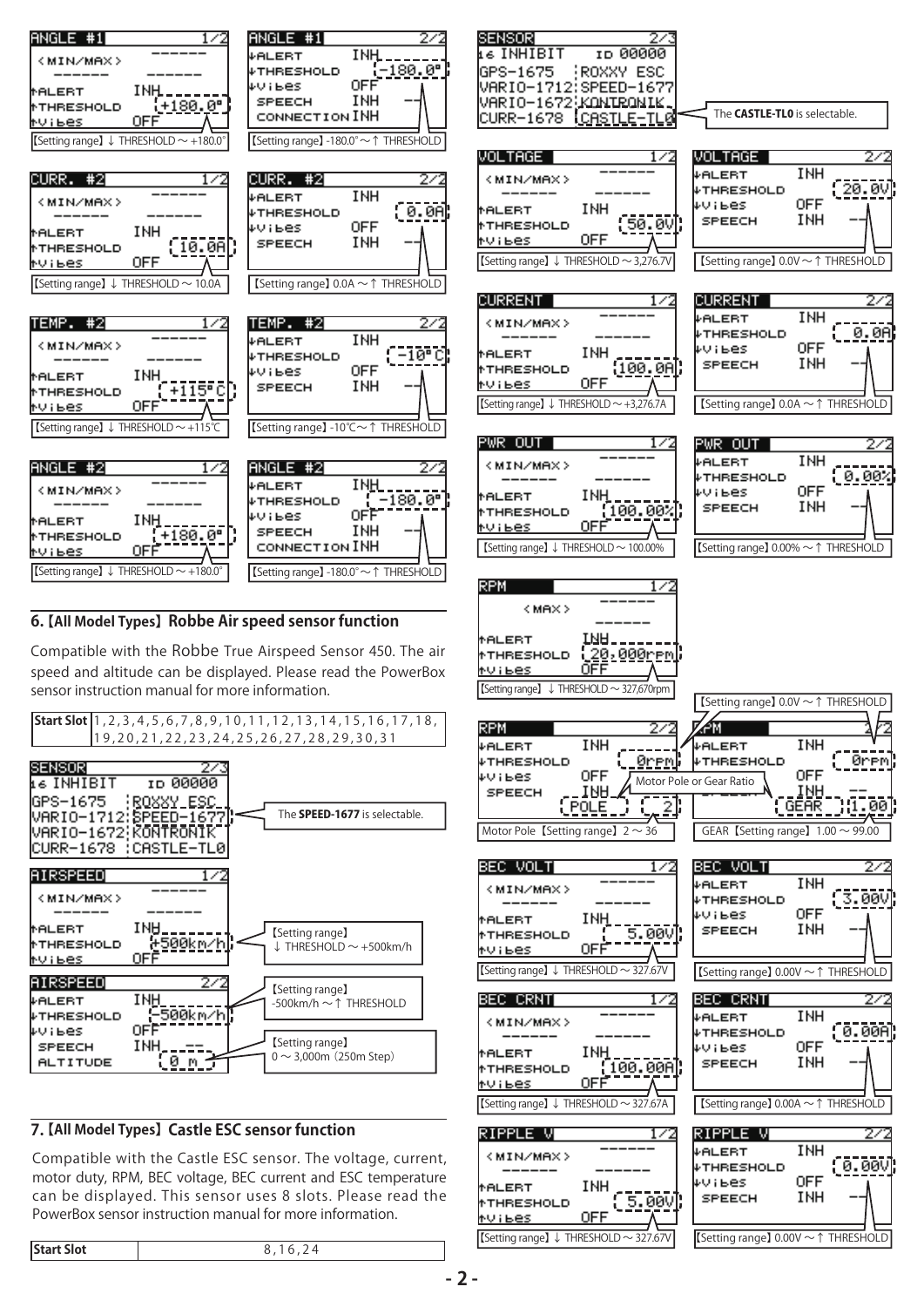

#### **8. 【All Model Types】 KONTRONIK ESC sensor function**

Compatible with the KONTRONIK ESC sensor. The current, voltage , capacity, RPM, temperature, BEC temperature, BEC current and motor duty can be displayed. This sensor uses 8 slots. Please read the PowerBox sensor instruction manual for more information.

**Start Slot** 8,16,24





| INH                                    |
|----------------------------------------|
|                                        |
|                                        |
| [Setting range] ↓ THRESHOLD ~ 655.35Ah |
|                                        |

| <max></max>       |                                                     |
|-------------------|-----------------------------------------------------|
|                   |                                                     |
| tALERT            | INH                                                 |
| <b>MTHRESHOLD</b> | <u>.2.000rem</u>                                    |
| tVibes            |                                                     |
|                   | [Setting range] $\downarrow$ THRESHOLD ~ 250,000rpm |





| <b>SPEECH</b>                                   | INH        |  |
|-------------------------------------------------|------------|--|
| [Setting range] $0.0A \sim \uparrow$ THRESHOLD] |            |  |
|                                                 |            |  |
| TEMP.                                           |            |  |
| <b>ALERT</b>                                    | INH        |  |
| <b>FHRESHOLD</b>                                |            |  |
| wibes                                           | <b>OFF</b> |  |
| SPEECH                                          | INH        |  |

【Setting range】 ↓ THRESHOLD ~ 655.35Ah 【Setting range】 0.00Ah ~↑ THRESHOLD

**DISCHARG** 

WTHRESHOLD

↓ALERT

wiьes

**RPM** 

↓ALERT

RV I Bes

**SPEECH** 

**CURRENT** 

**FTHRESHOLD** 

LALERT

**LUTLES** 

FTHRESHOLD

**SPEECH** 

<u>(20.0V</u>

27

272

ランジ

0.0A

<u> Ørem</u>

10.00Ah

OFF

INH

INH

0FF

INH

INH

**OFF** 

INH

**INH** 

**OFF** 

【Setting range】 ↓ THRESHOLD ~ 250,000rpm 【Setting range】 0rpm ~↑ THRESHOLD

| BEC TEMP<br>72<br><min max=""><br/>INH<br/><b>MALERT</b><br/>100" сГ.<br/><b>MTHRESHOLD</b></min> | BEC TEMP<br>INH<br><b>WALERT</b><br><b>WIHRESHOLD</b><br>OFF<br>WVIBes<br>INH<br><b>SPEECH</b> | 2,<br>Gо |
|---------------------------------------------------------------------------------------------------|------------------------------------------------------------------------------------------------|----------|
| าFF<br><b>MVTBes</b>                                                                              |                                                                                                |          |
| [Setting range] ↓ THRESHOLD $\sim 150^{\circ}$ C                                                  | I 【Setting range】 0°C~↑ THRESHOLD                                                              |          |

| BEC TEMPI<br>∤ALERT<br>↓THRESHOLD<br>₽ViBes<br><b>SPEECH</b> | INH<br>OFF<br>INH |  |
|--------------------------------------------------------------|-------------------|--|
| 【Setting range】 0℃~1 THRESHOLD                               |                   |  |





#### **9. 【All Model Types】 PowerBox sensor function**

Compatible with the PowerBox sensor. The current, voltage (2 batteries), capacity, reception, speed, altitude, distance and trip can be displayed. This sensor uses 16 slots. Please read the PowerBox sensor instruction manual for more information.



| -BATT1                                         |     |  |
|------------------------------------------------|-----|--|
| <min max=""></min>                             |     |  |
|                                                |     |  |
| MALERT                                         | INH |  |
| <b>MTHRESHOLD</b>                              |     |  |
| <b>MVIBes</b>                                  | OFF |  |
| [Setting range] $\downarrow$ THRESHOLD ~ 9.00V |     |  |



ラン

V-BATT1